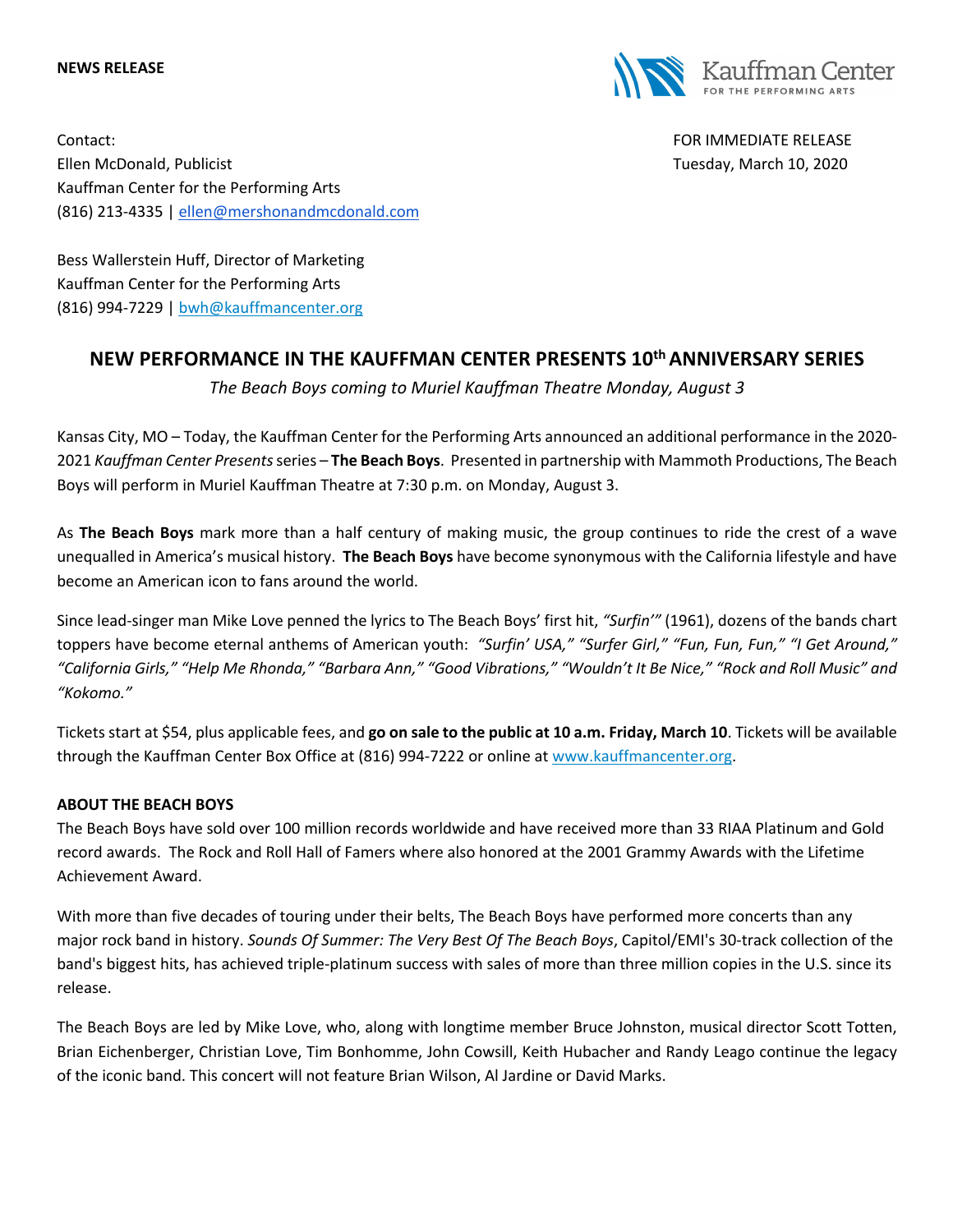#### *KAUFFMAN CENTER PRESENTS* **SERIES SCHEDULE\***

The *Kauffman Center Presents* series features extraordinary and diverse artists from a variety of musical genres and performance styles. Access to approved media photos of *Kauffman Center Presents* artists.

## **2019-2020** *Kauffman Center Presents* **events (includes rescheduled date\*\*):**

- Tuesday, March 10, 2020 *National Geographic Live*: Pursuit of the Black Panther 7:30 p.m., Muriel Kauffman Theatre
- Tuesday, May 26, 2020 *National Geographic Live*: Where the Wild Things Live 7:30 p.m., Muriel Kauffman Theatre
- Tuesday, June 9 and Wednesday, June 10, 2020 *National Geographic Live*: JANE in Concert 7:30 p.m., Muriel Kauffman Theatre
- Tuesday, June 16, 2020 *National Geographic Live*: *Spinosaurus*: Lost Giant of the Cretaceous 7:30 p.m., Muriel Kauffman Theatre\*\*
- Friday, August 21, 2020 Martina McBride 7:00p.m., Muriel Kauffman Theatre\*\*
- Tuesday, November 17, 2020 Champions of Magic 7:30 p.m., Muriel Kauffman Theatre\*\*
- Sunday, January 17, 2021 An Intimate Evening with David Foster: Hitman Tour Featuring Special Guest Katharine McPhee – 7:30 p.m., Muriel Kauffman Theatre\*\*
- Wednesday, April 7, 2021 Daniel Tiger's Neighborhood: Neighborhood Day 6:30 p.m., Muriel Kauffman Theatre\*\*
- Saturday, June 19, 2021 Frankie Valli & The Four Seasons 7:30p.m., Muriel Kauffman Theatre\*\*

### **10th Anniversary Season 2020-2021 Kauffman Center Presents events:**

- Monday, August 3, 2020 The Beach Boys 7:30p.m., Muriel Kauffman Theatre
- Tuesday October 6, 2020 Black Violin: Impossible Tour 2020 7:30p.m., Muriel Kauffman Theatre

\*Events announced to date. Additional performances will be announced throughout the 2019-2020 season. Updates are available at www.kauffmancenter.org/events-tickets/kauffman-center-presents/.

### **ABOUT THE KAUFFMAN CENTER FOR THE PERFORMING ARTS**

The Kauffman Center for the Performing Arts – a major not-for-profit center for music, opera, theater and dance designed by Moshe Safdie – opened in 2011. Serving as a cultural cornerstone for Kansas City and the region, the Kauffman Center delivers extraordinary and diverse performing arts experiences. Honored as one of the World's 15 Most Beautiful Concert Halls, the Kauffman Center attracts some of the world's most renowned performers and entertainers.

Through educational outreach programs and community enrichment, the Kauffman Center supports Kansas City as a cultural destination. More information on the Kauffman Center for the Performing Arts is available at kauffmancenter.org.

*Thanks to Kauffman Center Presents series sponsors for their generous support of the 2019-2020 season: Saint Luke's Health System, PNC Bank, and Aristocrat Motors and Mercedes-Benz of Kansas City.*